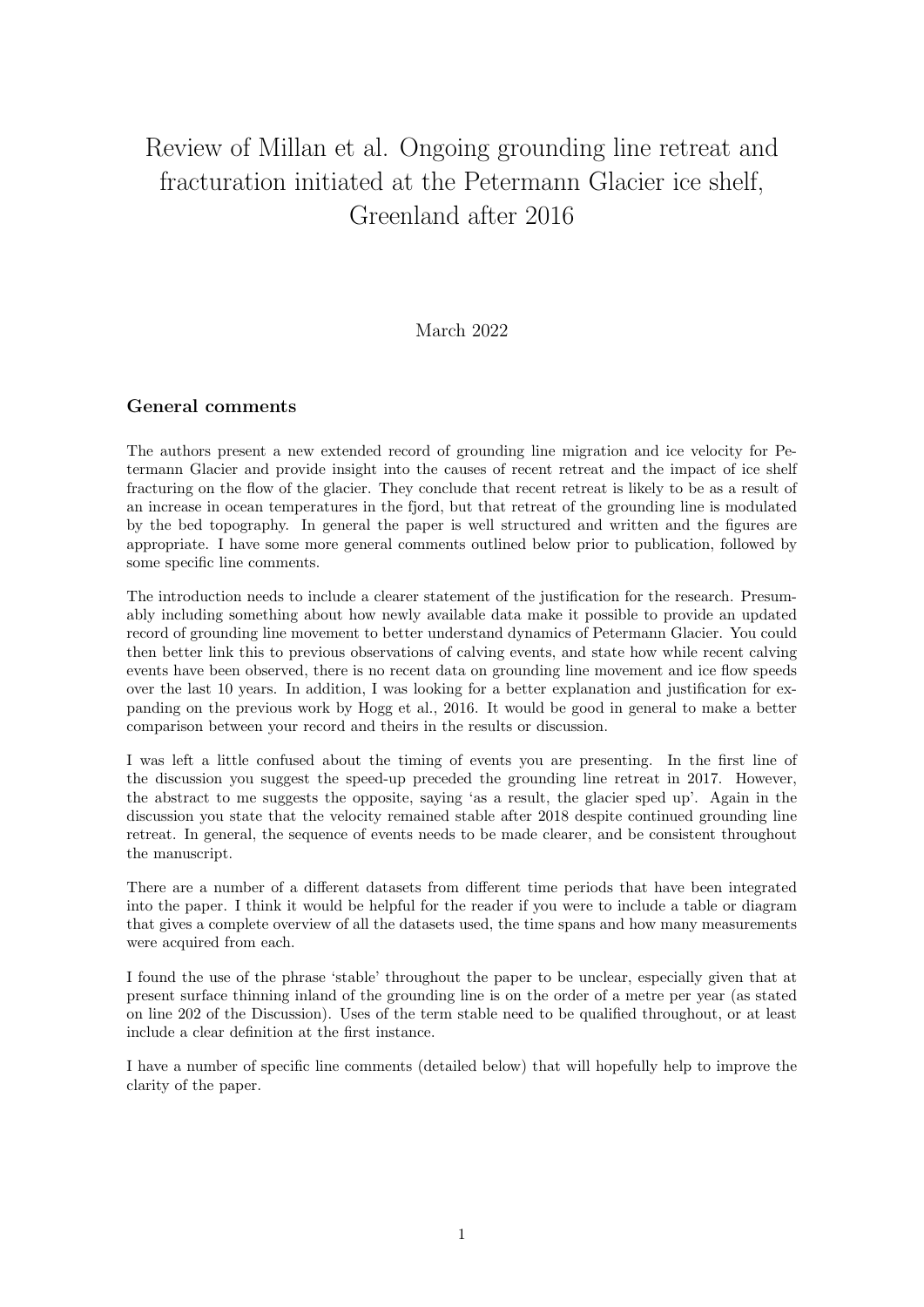#### Specific comments

Line 19: Here you state 'since 2017' but the title says 'after 2016'. It would be better if these were consistent. E.g. 'initiated in 2017' or 'After 2016 the grounding line began to retreat...'

Line 20: I guess this 5km is part of the 7 km stated in the previous sentence, but this could be clearer. For example saying 'the majority of retreat in the central sector took place between 2017 and 2021 (5 km) '

Line 21: State the time frame over which these fractures developed. Also, state the direction (along/across flow) in which the ice shelf is split into three sections.

Line 22: Do you mean as a result of the ocean warming, or as a result of the grounding line retreat?

Line 30: It would be useful to include a sentence to explain the process by which ice shelf weakening would destabilise the sector and lead to an increase in sea level rise.

Line 34 How is this record over the last 20-years if the paper was published in 2019. Surely it was the 20 years prior to 2019? State the full time period over which this increase occurred. Also are there some error estimates associated with these ice discharge estimates? Is a 1 Gt/yr difference beyond those?

Line 40: I think the phrase 'were not detectable' could be explained more clearly. State the reason why, and then at some stage how you overcome the challenges/expand on their previous work, given that you cover a similar time period to these studies.

Line 46: This paragraph feels disjointed from the rest of the introduction. See general comment on providing a clear justification on extending this record. You do hint at it, but I think a clear statement at the start of this paragraph should be included to make a clear link between the justification of extending the record, the available data, and why it is of interest to measure grounding line migration.

Line 64: This subheading might be better as grounding line positions.

Section 2.1: I found it difficult to get a clear sense of the number of scenes used to obtain grounding line positions. I suggest including a table of all the data types and dates to provide an overview. I also think that a statement in this section comparing the data/method you use in comparison to Hogg et al., 2016 is necessary here, and importantly how you have expanded upon their existing record.

Line 83: This paragraph needs a better starting sentence. Consider moving the final sentence of the paragraph to the start with something along the lines of 'To complement the Sentinel-1 record we use...'

Line 91: Restate the epochs.

Line 109: Why did you choose these two time stamps (2000 and 2019) to calculate the strain rates?

Line 127-128: I'm still unsure exactly how many scenes/grounding line measurements you have between 1992 and 2011? Is it just 3 ('92,'96','11) and in which case is that enough to say that it was stable during this period. Also 'relatively stable' is ambiguous, something like 'has not advanced or retreated substantially from its position in 1992' might be better.

Line 128: Make a more quantitative statement about the errors. How did you calculate the uncertainties in your grounding line positions, how did you arrive at 1 km? An error estimate and explanation is needed either here or in the methods (Section 2.1).

Line 129: Can you be confident about a 1.1 km retreat being a true signal if you state in the previous sentence that the uncertainties are 'about 1 km'? Error estimates for your grounding line measurements are needed.

Line 152: Why not also describe here the regions of apparent fracture on the eastern section of the tongue near to the calving front. Could these have also decoupled these sections of the lower ice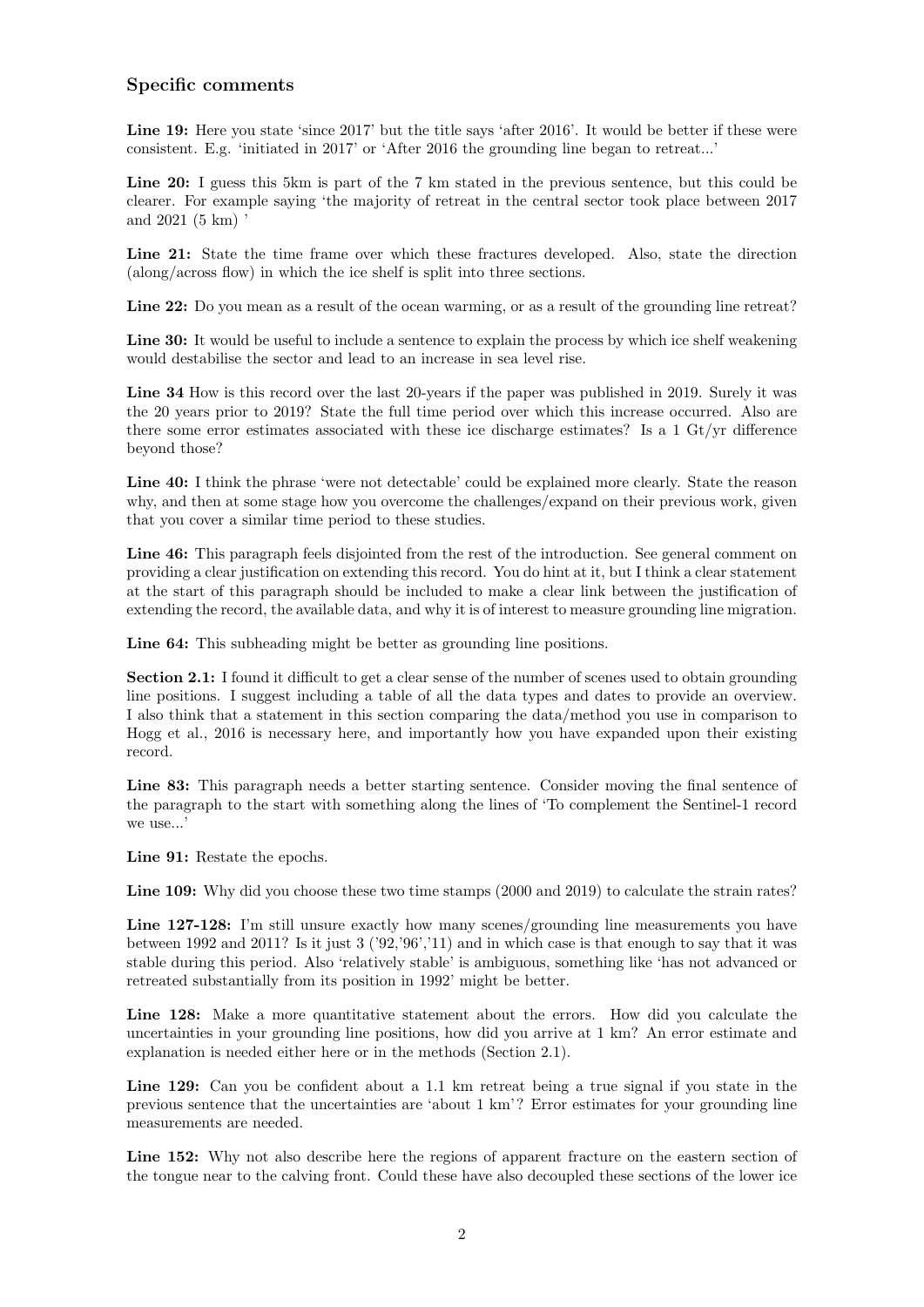shelf from the flow? At the very least you could make a comparison to the findings of Ruckamp et al.. 2019 in the discussion when you mention the 'partially-decoupled flow regime' (Line 190).

Line 155: Nowhere in Section 2.2. did you mention the velocity record was extended back to 1984. Also data from 1984 is not shown on Fig. 3b (x-axis starts at 1992), so why mention it here at all?

Line 155: Fig. 3c shows a profile approx 20 km long. Do you mean C-C' here?

Line 157: This statement 'glacier motion was fairly stable' has to be quantified or reworded, perhaps along the lines of, 'there was very little variability in ice speeds  $(+/- x m yr-1)$  between xxx and 2014'.

Line 163: Where is the evidence for this statement? Have you compared summer speed-ups to the melt season?

Line 176-177: This statement is ambiguous, what constitutes a warming signal and what is a strong signal? Clarify.

Line 177: Last decade from when? Today? or the last decade of the 1970-2000s record? Include the time period for 'the last decade'.

Line 179: Only during the 2000s? or also during the 2010s? State the full time period that you are referring to.

Line 190: Can you provide some extra detail on what this term 'partially-decoupled flow regime' means and what is the criteria and what the impact may be on the flow upstream of the grounding line?

Line 192: What constitutes a 'destabilised glacier'? Is it one that formerly had an ice shelf/tongue, that has since disappeared. A definition is needed.

Line 194: Be specific here. What is it about your results exactly that suggests the glacier might be destabilising or weakening. Can you also make some statements on the implications of this? If it is has already decoupled from the flow inland of the grounding line, would future 'destabilisation' of the ice shelf have an impact on ice speeds and grounding line retreat? I think the Discussion in general needs to cover some previous studies (that have been mentioned in the introduction) on this decoupling/impact of calving events/thinning on the ice shelf and put into the context of the results presented here.

Line 212: I don't think 'coincides' makes sense here, because the bed topography is not a temporal dataset. Consider rephrasing along the lines of '...migration occurred across a section of retrograde bed topography...'

Line 213: Perhaps some additional examples, of outlet glaciers in Greenland (albeit without floating ice tongues) would be useful here, e.g. Humboldt Glacier (Carr et al., 2015), or Tracy/Heilprin Glaciers (Porter et al., 2014).

Line 218: Perhaps qualify that this retreat would not purely be determined by the bedrock alone, but buttressing plays a role in the stability of the grounding line on a retrograde bed slope (e.g. Gudmundsson et al., 2012).

Line 222: 'first time and quite recently' is ambiguous. Rephrase to something along the lines of 'In the last 5 years (2017-2021) the grounding line has begun to retreat more rapidly than in the previous 25'

Line 225: State the timeframe.

Figure 1: What is the purpose of profile D-D'? It does not appear to be shown in Figure 3 nor referred to in the text.

Figure 2: Add labels to the panels in this figure, as you refer to Fig. 2a etc in Section 3.2. The caption for this figure is incomplete. Also, you mention the 'decorrelation sturctures' in the text and refer to Fig.2 so it would be useful to add arrows and labels to point to the reader to the exact